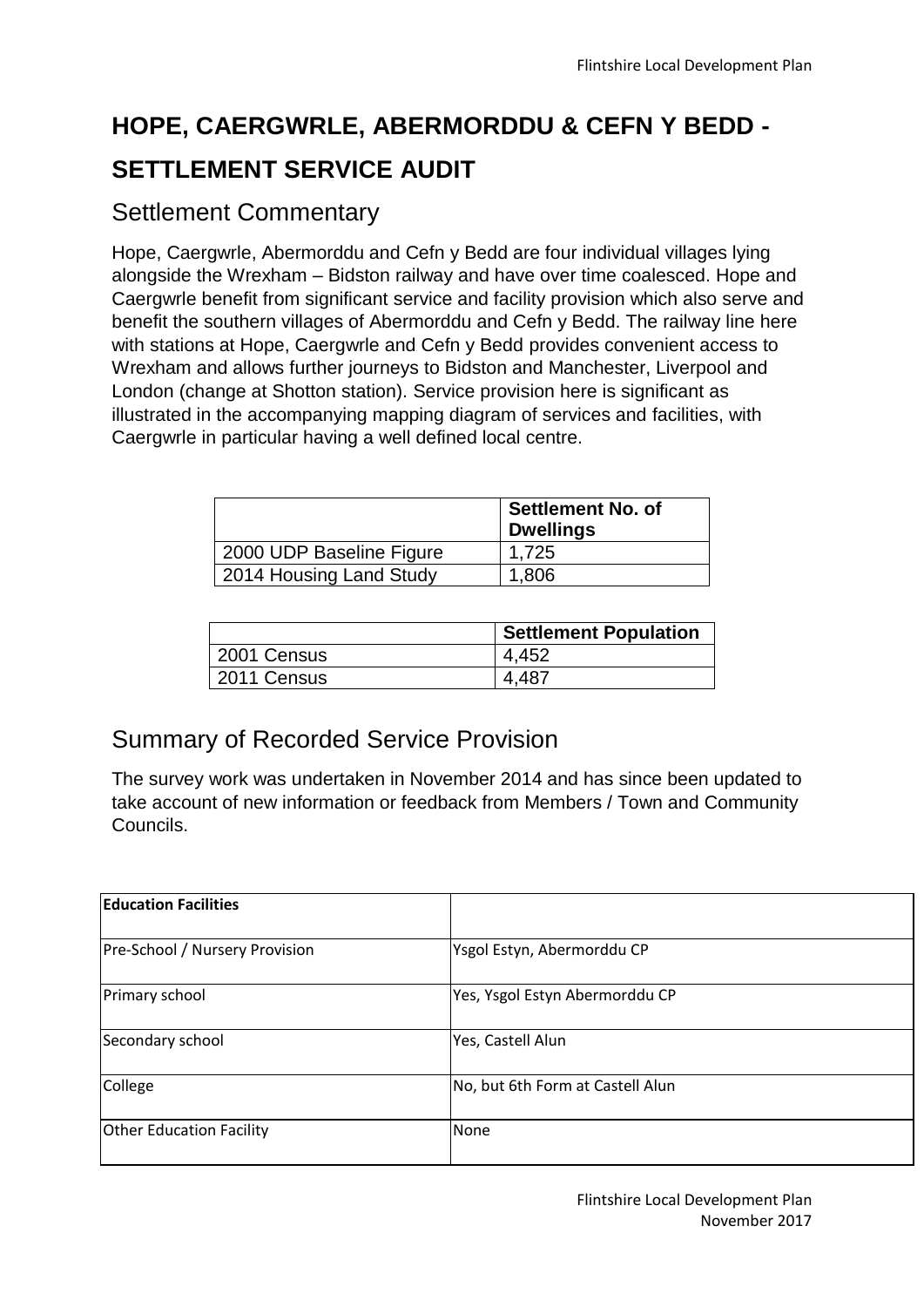| <b>Leisure &amp; Recreation Facilities</b> |                                                                                                                                                                                           |  |
|--------------------------------------------|-------------------------------------------------------------------------------------------------------------------------------------------------------------------------------------------|--|
| Indoor leisure centre / sports facility    | Yes, Castell Alun Leisure Centre                                                                                                                                                          |  |
| Swimming pool                              | No                                                                                                                                                                                        |  |
| Formal outdoor sports facility             | Yes, at Castell Alun Leisure Centre (School)                                                                                                                                              |  |
| Formal outdoor play facility / area        | Yes, several - The Willows (Hope); High Street (Caergwrle); Porch<br>Lane (Caergwrle); Sarn Lane (Caergwrle); Wyndham Drive (Cefn y<br>Bedd); Crossways (Abermorddu); Queensway play area |  |
| <b>Community &amp; Health</b>              |                                                                                                                                                                                           |  |
| Community centre / hall                    | Yes, Youth Club, Caergwrle and Boys Brigade on Castle St.                                                                                                                                 |  |
| Civic offices / facility                   | No                                                                                                                                                                                        |  |
| Library                                    | Yes, Castell Alun High School                                                                                                                                                             |  |
| Hospital                                   | <b>No</b>                                                                                                                                                                                 |  |
| Doctors surgery                            | Yes, Caergwrle (26 High Street); Hawarden Road, Hope                                                                                                                                      |  |
| Dentist surgery                            | Yes, Caergwrle Bridge End Dental Practice; Caergwrle Dental<br><b>Technology Centre</b>                                                                                                   |  |
| Pharmacy                                   | Yes, Caergwrle (High Street in Local Centre)                                                                                                                                              |  |
| Place of worship                           | Yes, Caergwrle Evangelical Church (near gulf garage, High St)<br>&Hope Parish Church (Hawarden Road), Methodist and<br>Presbyterian Chapels in Caergwrle                                  |  |
| <b>Retail &amp; Commercial Related</b>     |                                                                                                                                                                                           |  |
| Supermarket                                |                                                                                                                                                                                           |  |
| Non-food retail units                      | Yes, Various - Hope, and Caergwrle Local Centre / On the Tiles<br>Abermorddu / Fireplaces Showroom Cefn y Bedd                                                                            |  |
| Convenience shop                           | Yes, Post Office, Spar and General Store in Hope / Various at<br>Caergwrle Local Centre / Caergwrle Petrol Filling Station has shop<br>(High Street)                                      |  |
| Other shops                                | Yes, Caergwrle Local Centre / Veterinary surgery in Caergwrle                                                                                                                             |  |
| Café / Take away                           | Yes, Takeaways in Caergwrle Local Centre / Hawarden Road Hope                                                                                                                             |  |

/ Hawarden Road Abermorddu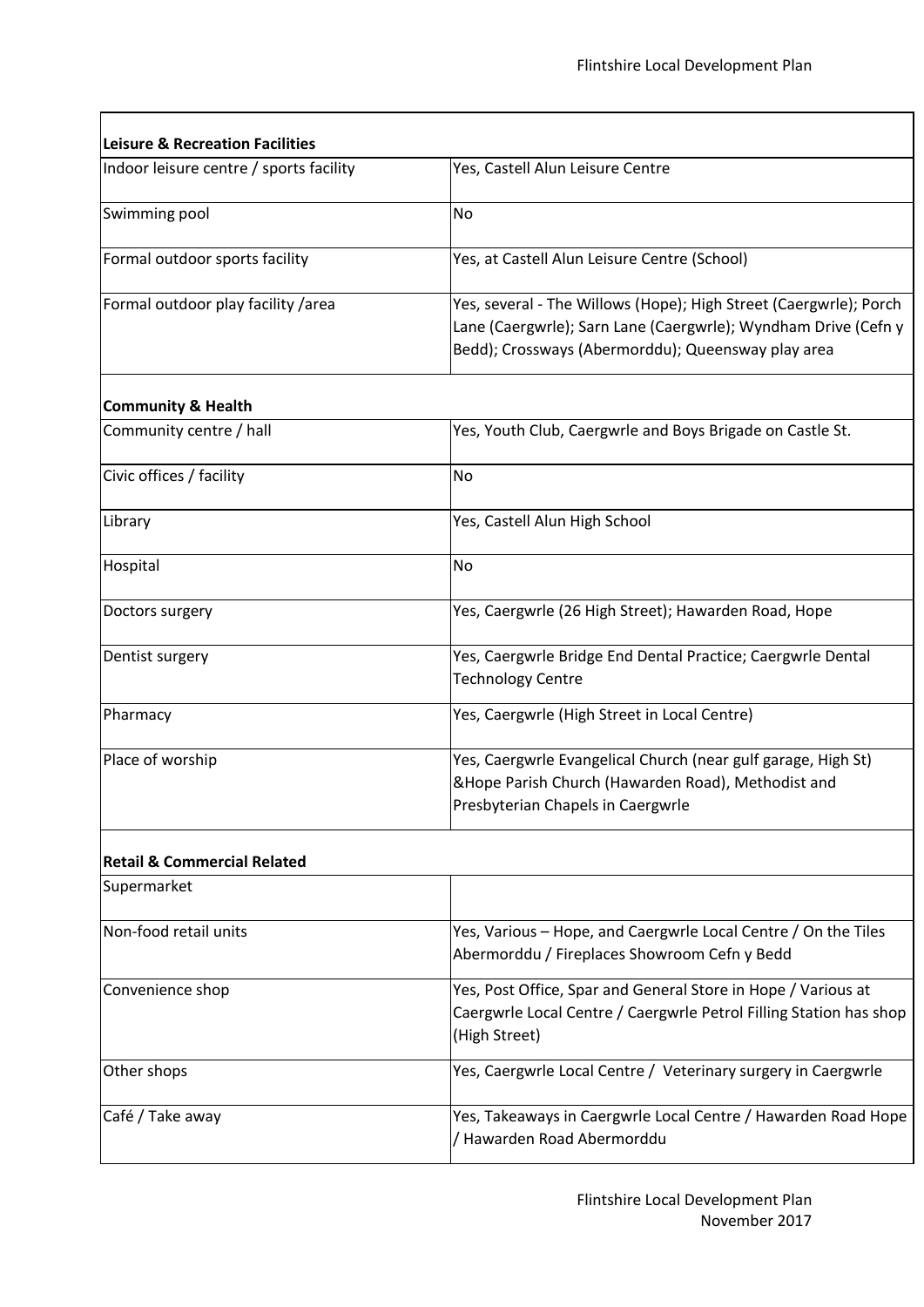| <b>Bank/Building Society</b>        | <b>No</b>                                                                                                                                                            |
|-------------------------------------|----------------------------------------------------------------------------------------------------------------------------------------------------------------------|
| Free Standing of a Bank - Cashpoint | Yes, Caergwrle Local Centre                                                                                                                                          |
| Public house / club / restaurant    | "Yes, White Lion Hope / Red Lion Hope / Holly Bush Cefn y Bedd /<br>Caergwrle Local Centre (multiple) / Bridge Inn Hope / social club<br>Caergwrle                   |
| Post office                         | Yes, 12 Fagl Lane Hope & Caergwrle Local Centre                                                                                                                      |
| Post box                            | Yes various                                                                                                                                                          |
| Petrol Filling Station              | Yes, Gulf garage on High Street in Caergwrle, several car sales and<br>servicing garages                                                                             |
|                                     |                                                                                                                                                                      |
| Employment                          | Yes some local opportunities in Local Businesses & in workshops<br>at the back of Hawarden Road in Abermorddu / small industrial<br>units at Derby Park, Hawarden Rd |
| <b>Transport</b>                    |                                                                                                                                                                      |
| Rail station                        | Yes, Wrexham - Bidston Line /Hope/ Caergwrle /Cefn y Bedd                                                                                                            |
| Bus station / stop                  | Yes, See Plan - regular 5 day services offering hourly or less<br>frequency for most of settlement                                                                   |
| <b>Bus service frequency</b>        | Yes, See Plan - regular 5 day services offering hourly or less<br>frequency for the 4 villages                                                                       |
| Cycle route                         | No off-road routes                                                                                                                                                   |
| Access to main highway network      | Yes, A550 North & South (Wrexham) / A541 North                                                                                                                       |

#### Broadband Provision

According to the latest OFCOM data (2013) the villages of Hope, Caergwrle, Abermorddu and Cefn y Bedd post codes (where data is available) have a median average broadband range of 2.9 – 21.2 mega-bytes per second. Provision here is mixed with Hope generally benefiting from 12 mbps, Caergwrle 15mbps, Abermorddu 9mbps, and Cefn y Bedd at 7mbps. Accordingly it is to be expected that broadband provision ranges from poor to good. Certainly within Abermorddu and Cefn y Bedd this level of broadband service will have a negative effect on businesses in their day to day activities and on local residents seeking to access online services such as banking, post office services or online shopping.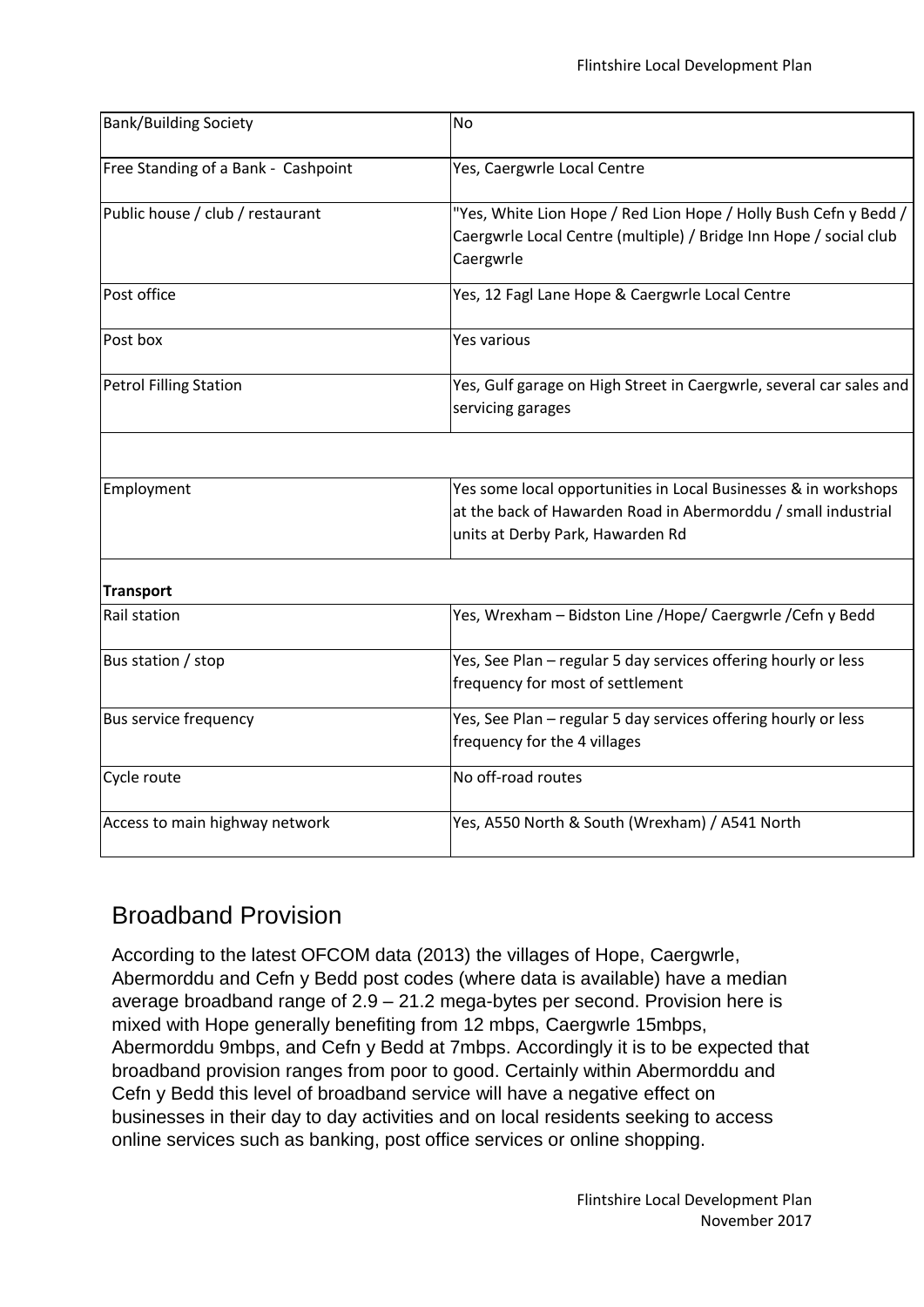#### Other Comments

Construction has begun on the Hope medical centre however this centre has yet to be completed or occupied. The settlement also benefits from extensive areas of recreational space in the form of Castle Hill, at Rhyddyn Hill and the nearby Waen y Llyn (Hope Mountain) Country Park.

## Previous Surveys of Service Provision

Surveys of service provision within Hope, Caergwrle, Abermorddu and Cefn y Bedd over the last 15 years indicate a mixed picture of changes in service provision. Of greatest significance is the loss of the general convenience store in Abermorddu (recorded in 2000) and the loss of the post office with shop in Cefn y Bedd (again recorded in 2000).

#### Mapping Service Provision

The villages of Hope, Caergwrle, Abermorddu and Cefn y Bedd have a good range of facilities however because of the elongated and ribbon nature of the villages it is clear that services and facilities are focused in Hope and Caergwrle.

Please note the bank has closed.